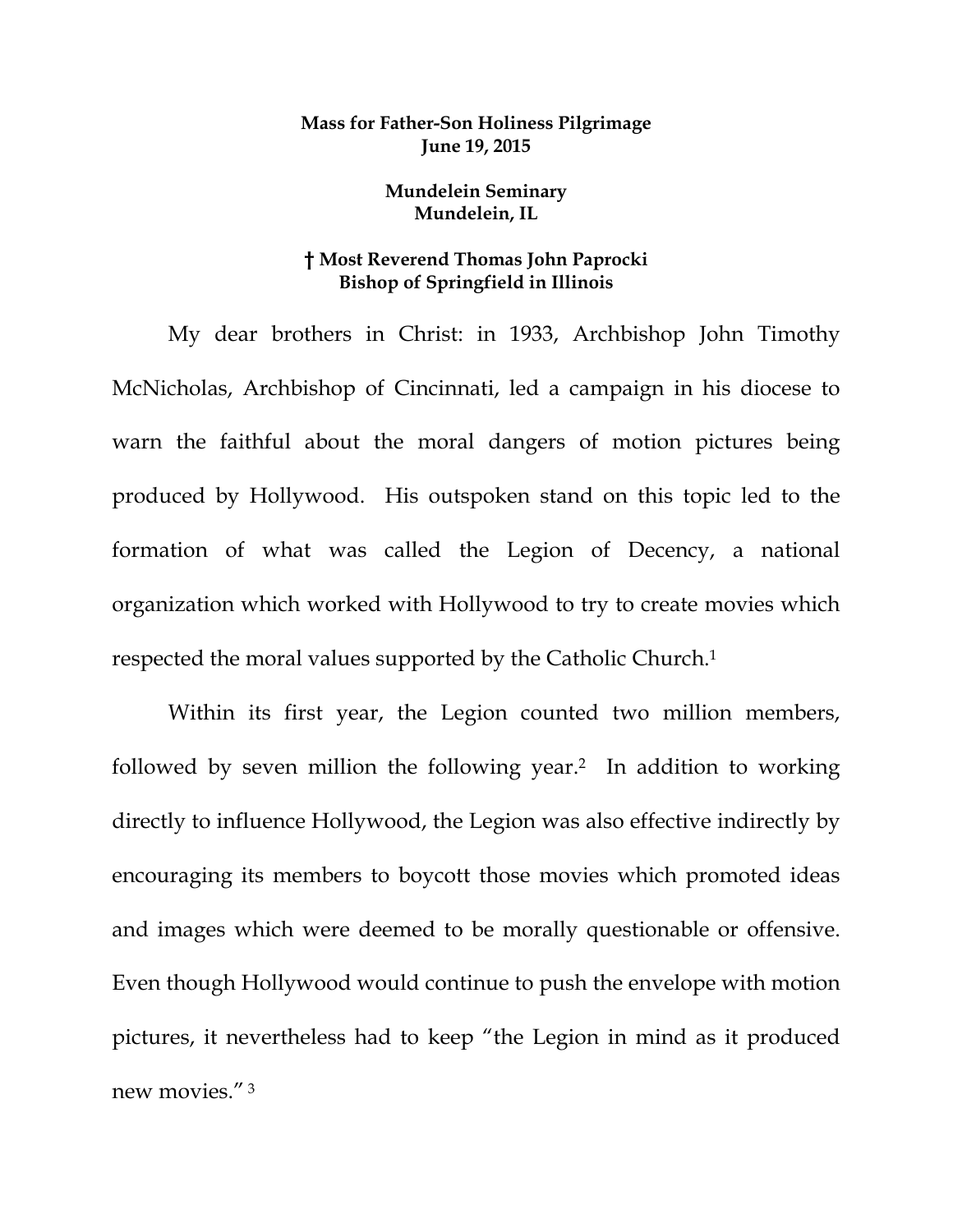It can be easy to idealize the efforts of the Legion of Decency, seeing it as a one-stop solution to providing for the much-needed moral guidance when it comes to producing movies. There is even a feeling among Catholics today that if the Church were to be vocal once again though a similar approach to that of the Legion, we would be in a better place as a society, particularly with regard to the media.

In this regard, you may not be aware that Catholic News Service provides a review of movies from a moral perspective and rates them according to six classifications ranging from A-I, indicating that a movie is suitable for general patronage, to O, which means the movie is morally offensive. These movie reviews and classifications can be found at the Catholic News Service website, which is www.catholicnews.com/movies.

While one cannot underestimate the significance that such an organized effort makes in this matter, there is just as great of a need for individuals to take responsibility for what they allow themselves to be exposed to, not just with movies, but with other forms of media as well.

In our Gospel for today, we hear Jesus tell His disciples that "the lamp of the body is the eye. If your eye is sound, your whole body will be filled with light; but if your eye is bad, your whole body will be in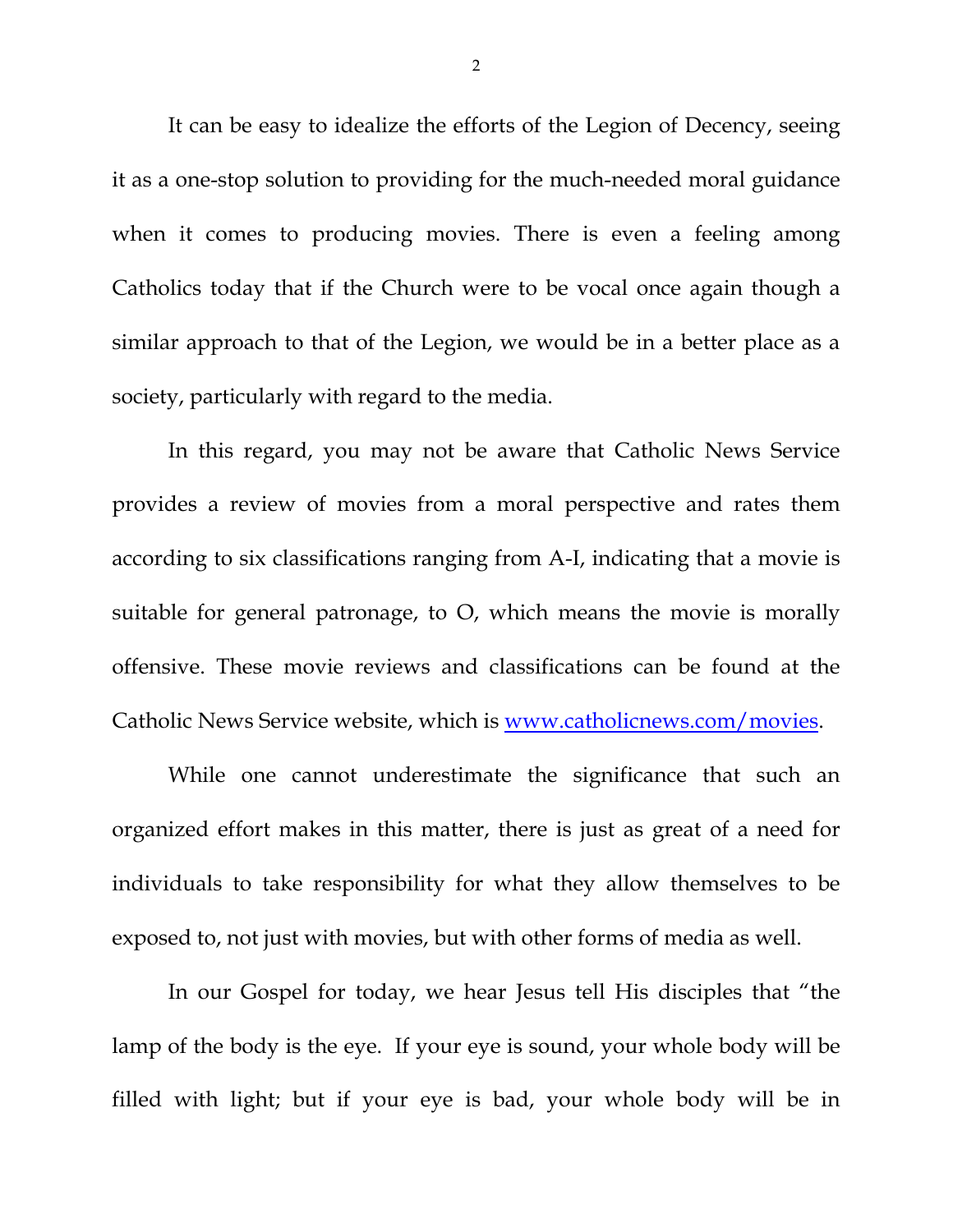darkness" (Matthew 6:22-23). Jesus encourages us to be vigilant with regards to what we allow ourselves to watch. Not practicing such vigilance can result in our being desensitized to the immorality of those ideas and images that we see, thus darkening our vision from seeing the light of truth preached in the Gospel and the teachings of the Church.

In our society, there are many forms of entertainment to captivate our attention. No longer do we just need to concern ourselves with movies, but also television programs, video games, the Internet, and other forms of social media. We are constantly bombarded with these images and there is little hope that the landscape will change for the better in the near future, even if a concerted effort was made on the part of the Church.

What we can control is how we respond to this situation. We are called upon to be accountable in striving to guard ourselves from those things which threaten to distort our view of the truth, particularly with regard to the dignity of human nature. This may be where the Legion of Decency was most successful, as its members were asked to make a yearly pledge in which they took the personal responsibility of protecting themselves. The pledge included the following words: "I acknowledge my obligation to form a right conscience about pictures that are dangerous to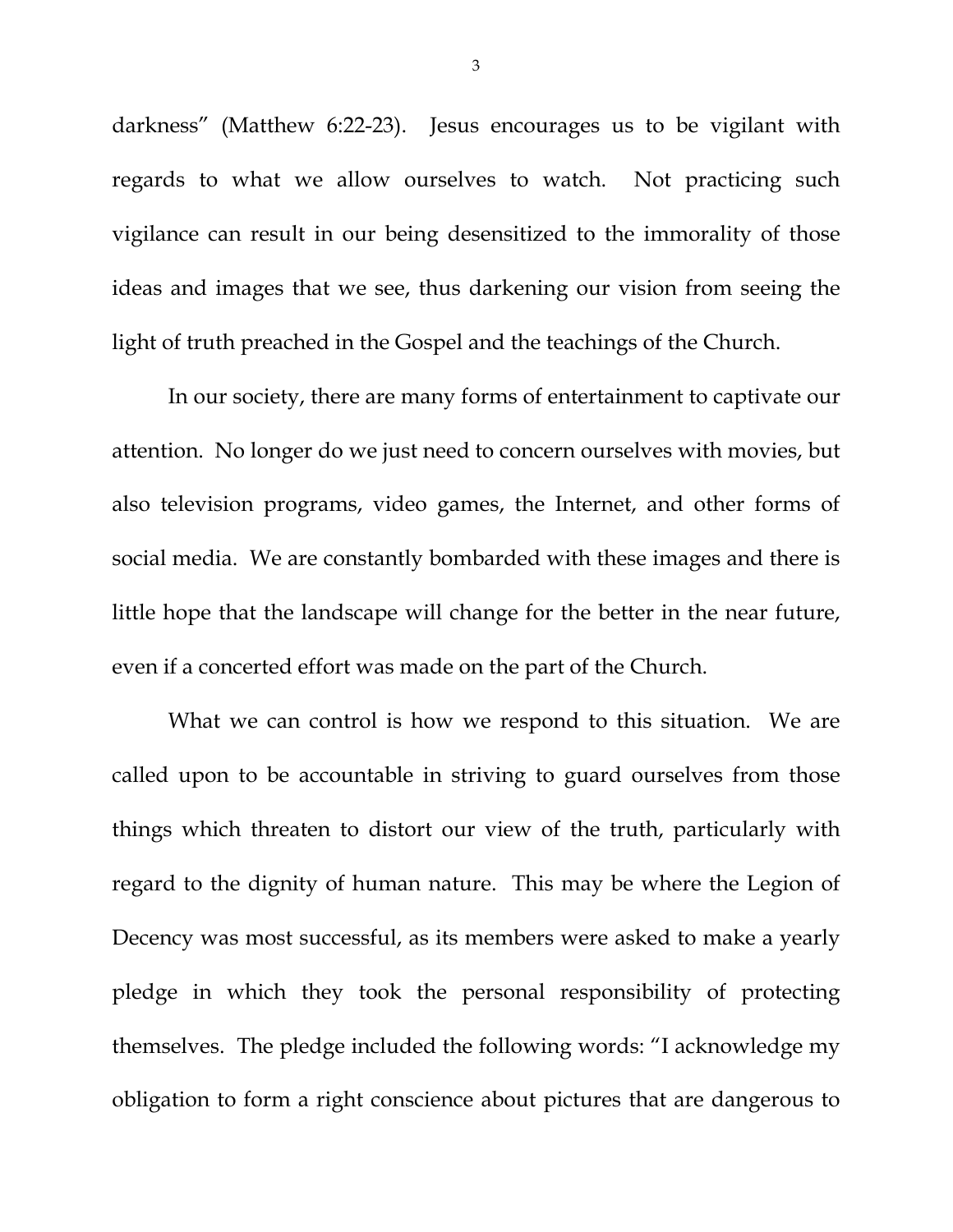my moral life. I pledge myself to remain away from them."4

We cannot rely solely on what others are able to do for us when it comes to growing as men of virtue. It is always more convenient to point the finger at what somebody other than ourselves should be doing in order to protect us from falling into bad habits and sin. The more difficult path is the one in which we embrace the struggle personally and fight courageously to overcome adversity when it comes upon us.

Your time on this pilgrimage is an opportunity for you to be strengthened in your resolve to take that personal responsibility for living a life of virtue. Being with other likeminded males, we draw encouragement from one another and realize that this struggle is not one that we undertake by ourselves. We do it together, and our effectiveness in this struggle will be greater as a result of the bond that we form with one another as men.

For those of you who are fathers, you have a great responsibility and obligation to provide for your family and to protect them, materially and spiritually. This means ensuring that you take an active role in helping your spouse and children to remain on the narrow path that leads to eternal life, and gently but firmly working to lead them back to that path if they have wandered from it.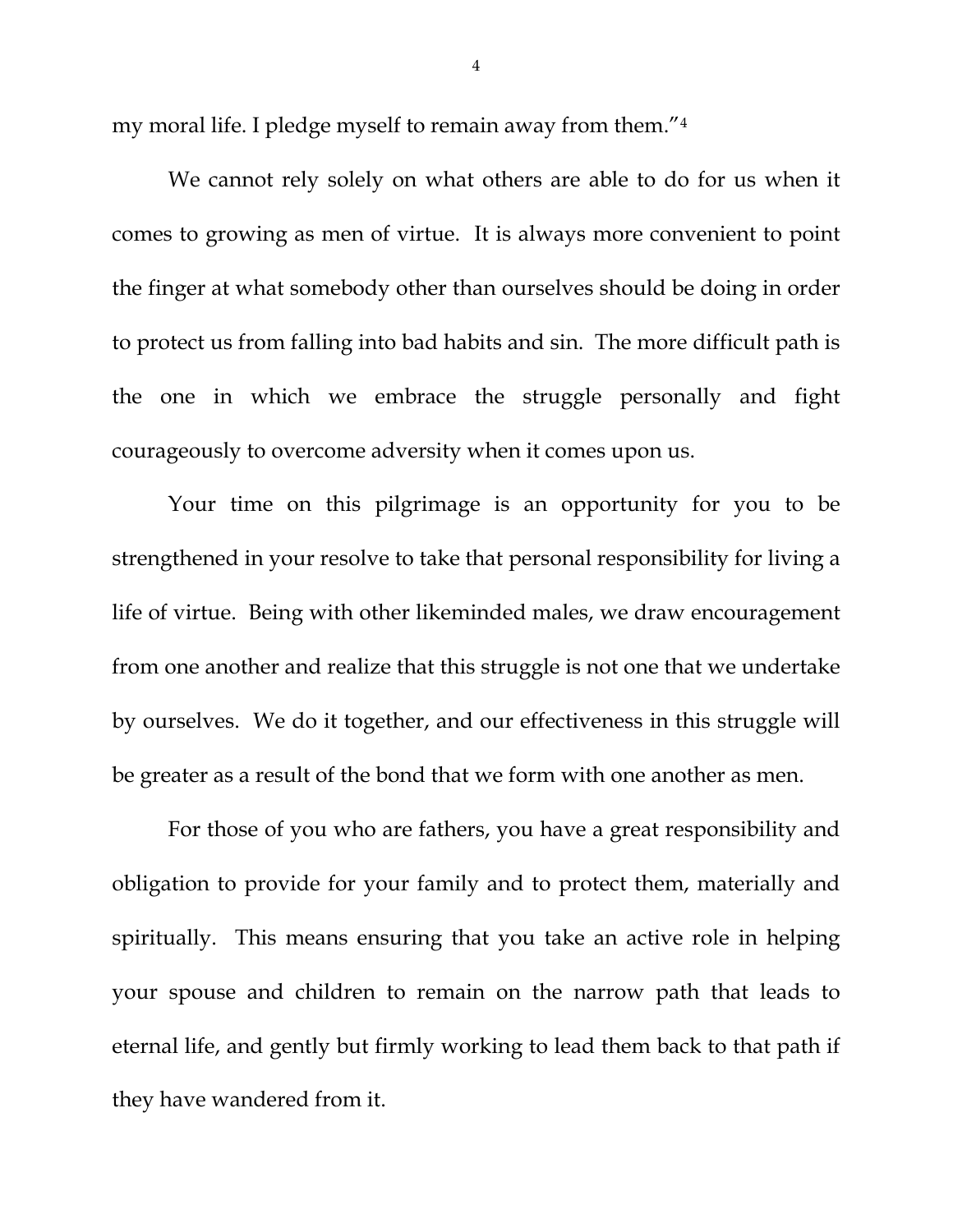An absolutely essential part of this role of providing and protecting is to make sure that you yourselves are striving to practice your faith. The power of the good example that you set in this regard cannot be underestimated. This includes being committed to growing in the many virtues that are a part of our Catholic tradition. Again, see the other fathers here as a resource to assist you. Seek the advice and wisdom of one another, and support one another by holding one another accountable. Encourage and challenge one another to become strong Catholic men who live their vocation with dedication and joy.

For those of you who are sons, it is also important for you to recognize the obligation that you have for embracing your faith and striving to grow in virtue daily. While you look to your fathers and other Catholic men for a good example, do not focus solely on that. Take ownership of your faith and ask the Lord for the graces that you need to become the man that the Lord is calling you to be.

Once again, see in the other young men around you a resource to assist you in this journey. In a society which places so much attention on virtual friendship through forms of social media, strive to form true friendships rooted in the love of God and a desire to do His will. These

5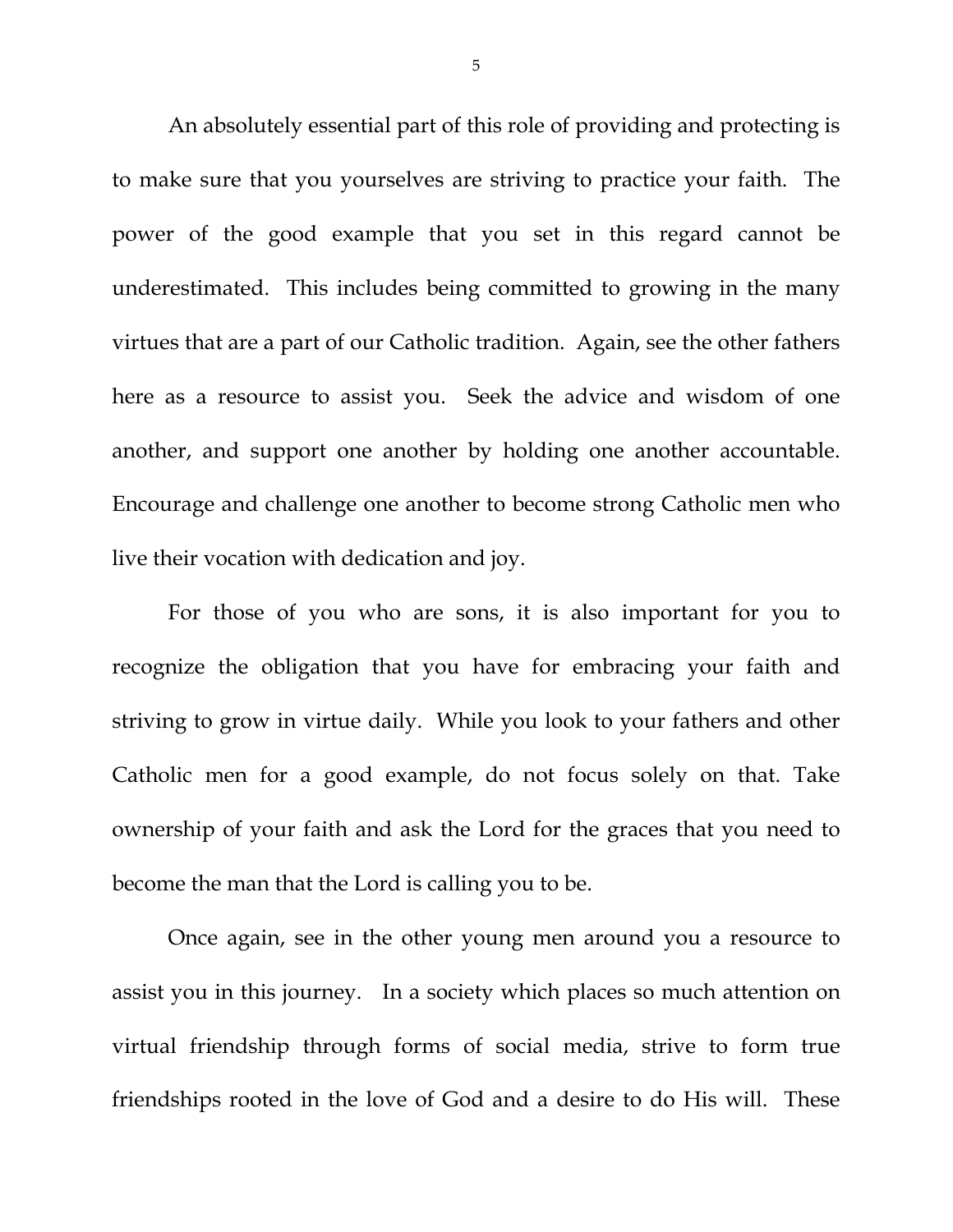relationships will sustain you as you continue to mature, providing strength and encouragement as you are confronted with the many challenges that young men face in our culture today. With God's grace and the companionship of a fellow soldier of Christ, there is no battle that you will fight alone and God will ensure that you emerge victorious in the struggle.

We would all do well to be reminded of the words that Jesus gave to His disciples when using the image of the vine and the branches to describe their relationship with Him. He tells them, and us, that "without me, you can do nothing" (John 15:5). Therefore, our union with Christ must be the first and most important priority in our lives. Without Him, we have no hope for success. We are to remain close to Him always so that His grace will fortify us so that we can say, like St. Paul, that "I can do all things through Him who strengthens me" (Phil. 4:13 RSV). Jesus gives us that strength to do all things in a very special way each time we receive the Eucharist. Let us ask Him for that strength today and each time we receive this great gift so that we will have the daily bread we need to be the Catholic men He has called us to be, soldiers and disciples for the Lord who will continue to fight for and build up the Kingdom of God.